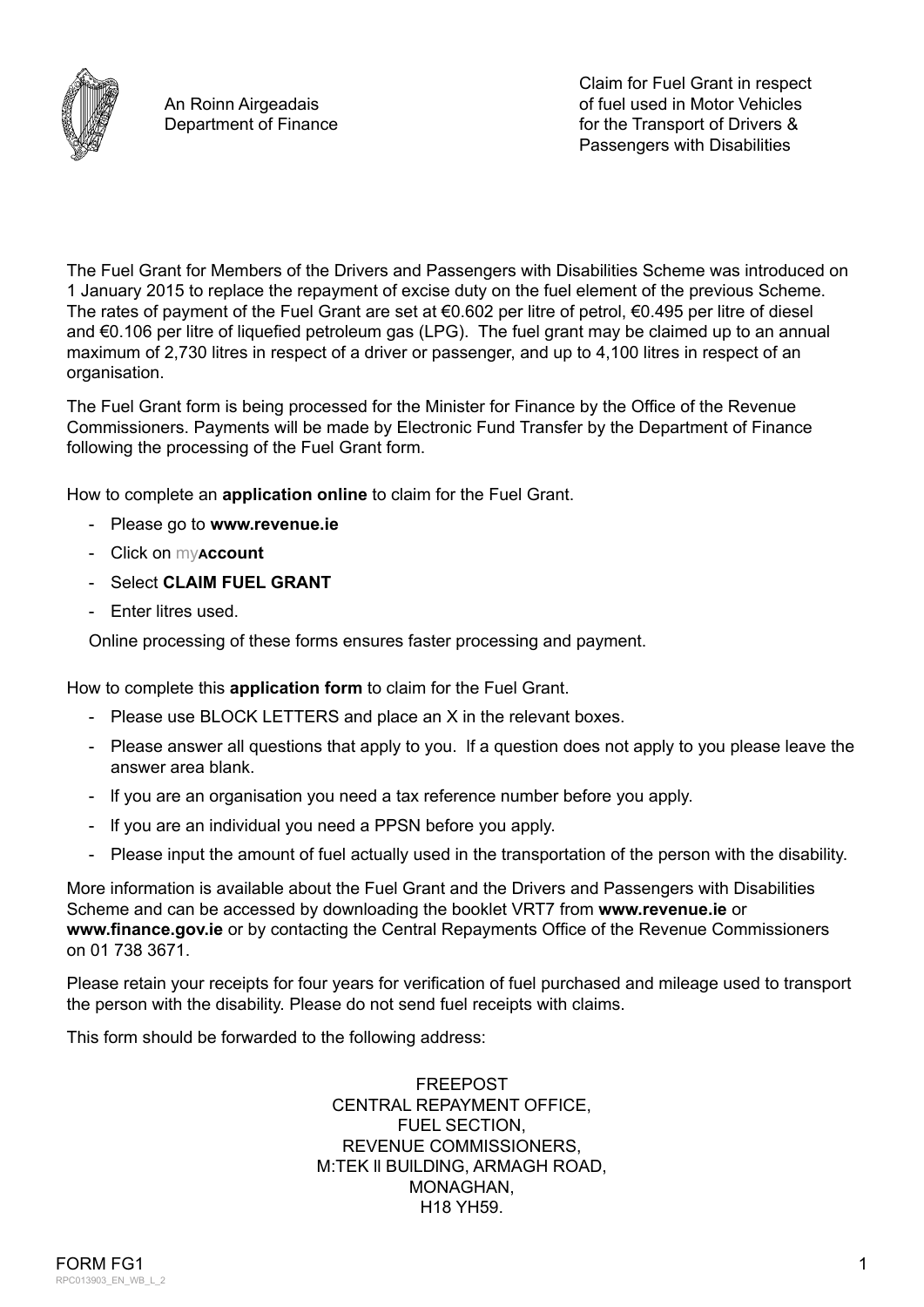

**SECTION 1 CONTACT DETAILS**

## **IF YOU ARE A DRIVER OR CLAIMING IN RESPECT OF A PASSENGER PLEASE COMPLETE BELOW:**

| <b>FORENAME:</b>                                    |  |  |  |  |  |  |  |  |  |  |  |  |  |
|-----------------------------------------------------|--|--|--|--|--|--|--|--|--|--|--|--|--|
| <b>SURNAME:</b>                                     |  |  |  |  |  |  |  |  |  |  |  |  |  |
| PPSN:                                               |  |  |  |  |  |  |  |  |  |  |  |  |  |
| TELEPHONE NO.:                                      |  |  |  |  |  |  |  |  |  |  |  |  |  |
| <b>ADDRESS:</b>                                     |  |  |  |  |  |  |  |  |  |  |  |  |  |
|                                                     |  |  |  |  |  |  |  |  |  |  |  |  |  |
|                                                     |  |  |  |  |  |  |  |  |  |  |  |  |  |
|                                                     |  |  |  |  |  |  |  |  |  |  |  |  |  |
| EIRCODE:                                            |  |  |  |  |  |  |  |  |  |  |  |  |  |
| DETAILS OF PERSON WITH A DISABILITY (IF APPLICABLE) |  |  |  |  |  |  |  |  |  |  |  |  |  |
| $-0 - -1$                                           |  |  |  |  |  |  |  |  |  |  |  |  |  |

| FORENAME:       |  |  |  |  |  |  |  |  |  |
|-----------------|--|--|--|--|--|--|--|--|--|
| <b>SURNAME:</b> |  |  |  |  |  |  |  |  |  |
| PPSN:           |  |  |  |  |  |  |  |  |  |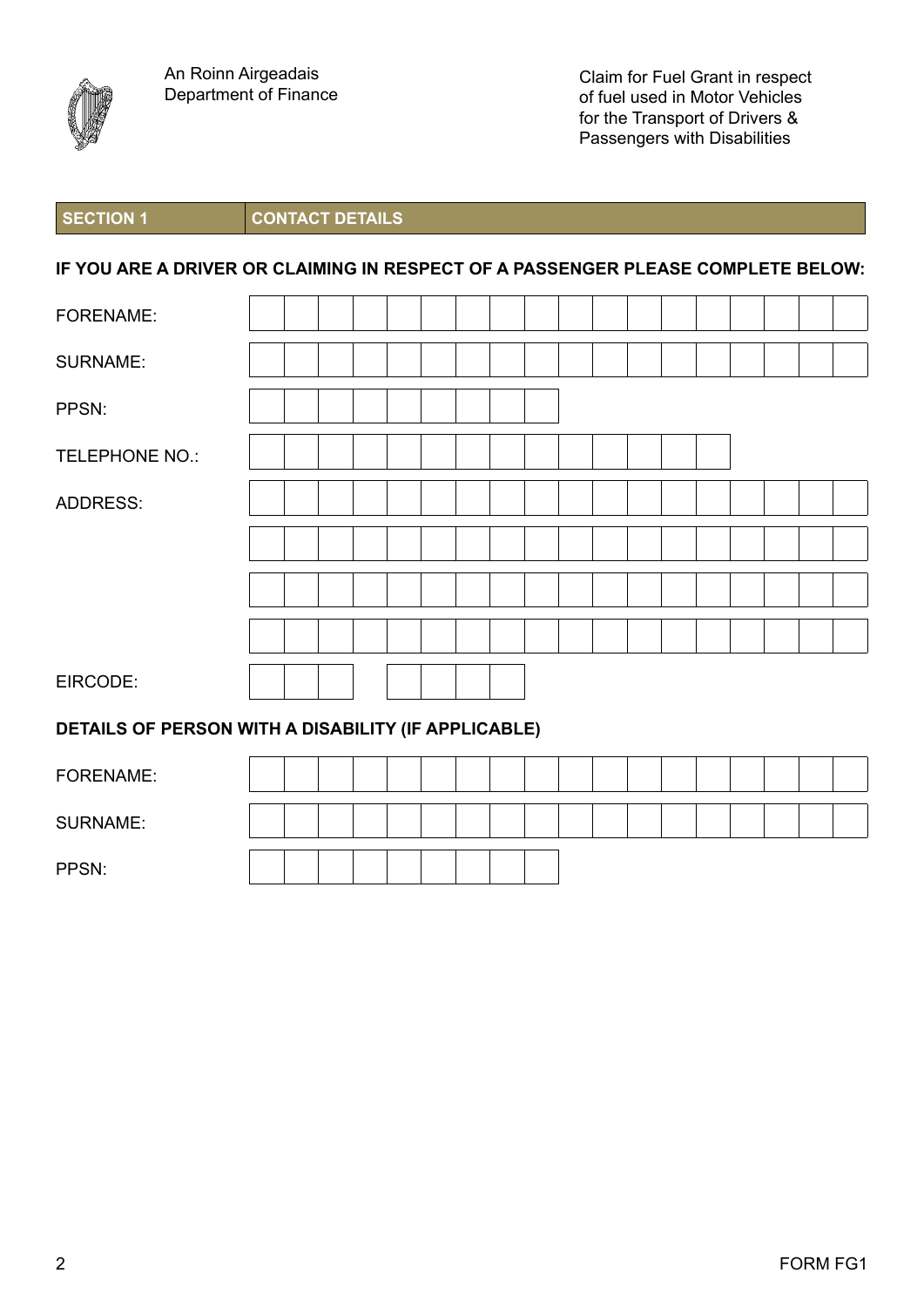

An Roinn Airgeadais Department of Finance Claim for Fuel Grant in respect of fuel used in Motor Vehicles for the Transport of Drivers & Passengers with Disabilities

| <b>SECTION 2</b>                                                                |             |               | IF YOU ARE AN ORGANISATION PLEASE COMPLETE BELOW               |            |     |             |                    |  |                |
|---------------------------------------------------------------------------------|-------------|---------------|----------------------------------------------------------------|------------|-----|-------------|--------------------|--|----------------|
| <b>ORGANISATION NAME:</b>                                                       |             |               |                                                                |            |     |             |                    |  |                |
| <b>TAX REF:</b>                                                                 |             |               |                                                                |            |     |             |                    |  |                |
| <b>TAX TYPE:</b>                                                                |             |               |                                                                |            |     |             |                    |  |                |
| <b>TELEPHONE NO.:</b>                                                           |             |               |                                                                |            |     |             |                    |  |                |
| <b>ADDRESS:</b>                                                                 |             |               |                                                                |            |     |             |                    |  |                |
|                                                                                 |             |               |                                                                |            |     |             |                    |  |                |
|                                                                                 |             |               |                                                                |            |     |             |                    |  |                |
|                                                                                 |             |               |                                                                |            |     |             |                    |  |                |
| EIRCODE:                                                                        |             |               |                                                                |            |     |             |                    |  |                |
| <b>SECTION 3</b>                                                                |             |               | <b>VEHICLE AND CLAIM DETAILS</b>                               |            |     |             |                    |  |                |
| <b>VEHICLE REG. NO.:</b>                                                        |             |               |                                                                |            |     |             |                    |  |                |
| <b>DIESEL</b><br><b>FUEL TYPE:</b>                                              |             | <b>PETROL</b> |                                                                | <b>LPG</b> |     |             |                    |  |                |
| PLEASE ENTER THE TWELVE MONTH PERIOD FOR WHICH YOU ARE CLAIMING THE FUEL GRANT: |             |               |                                                                |            |     |             |                    |  |                |
| $\Box$<br>M<br>D<br>FROM:                                                       | M           |               |                                                                |            | TO: | $\Box$<br>D | M<br>$\mathbb N$   |  |                |
| NO. LITRES USED:                                                                |             |               |                                                                |            |     |             |                    |  |                |
| <b>SECTION 4</b>                                                                |             |               | VEHICLE AND CLAIM DETAILS (IF CHANGED DURING THE CLAIM PERIOD) |            |     |             |                    |  |                |
| <b>VEHICLE REG. NO.:</b>                                                        |             |               |                                                                |            |     |             |                    |  |                |
| <b>DIESEL</b><br><b>FUEL TYPE:</b>                                              |             | <b>PETROL</b> |                                                                | <b>LPG</b> |     |             |                    |  |                |
| PLEASE ENTER THE TWELVE MONTH PERIOD FOR WHICH YOU ARE CLAIMING THE FUEL GRANT: |             |               |                                                                |            |     |             |                    |  |                |
| M<br>$\Box$<br>FROM:<br>D                                                       | $\mathbb N$ |               |                                                                |            | TO: | $\Box$<br>D | ${\mathbb M}$<br>M |  |                |
| NO. LITRES USED:                                                                |             |               |                                                                |            |     |             |                    |  |                |
| FORM FG1                                                                        |             |               |                                                                |            |     |             |                    |  | $\mathfrak{S}$ |